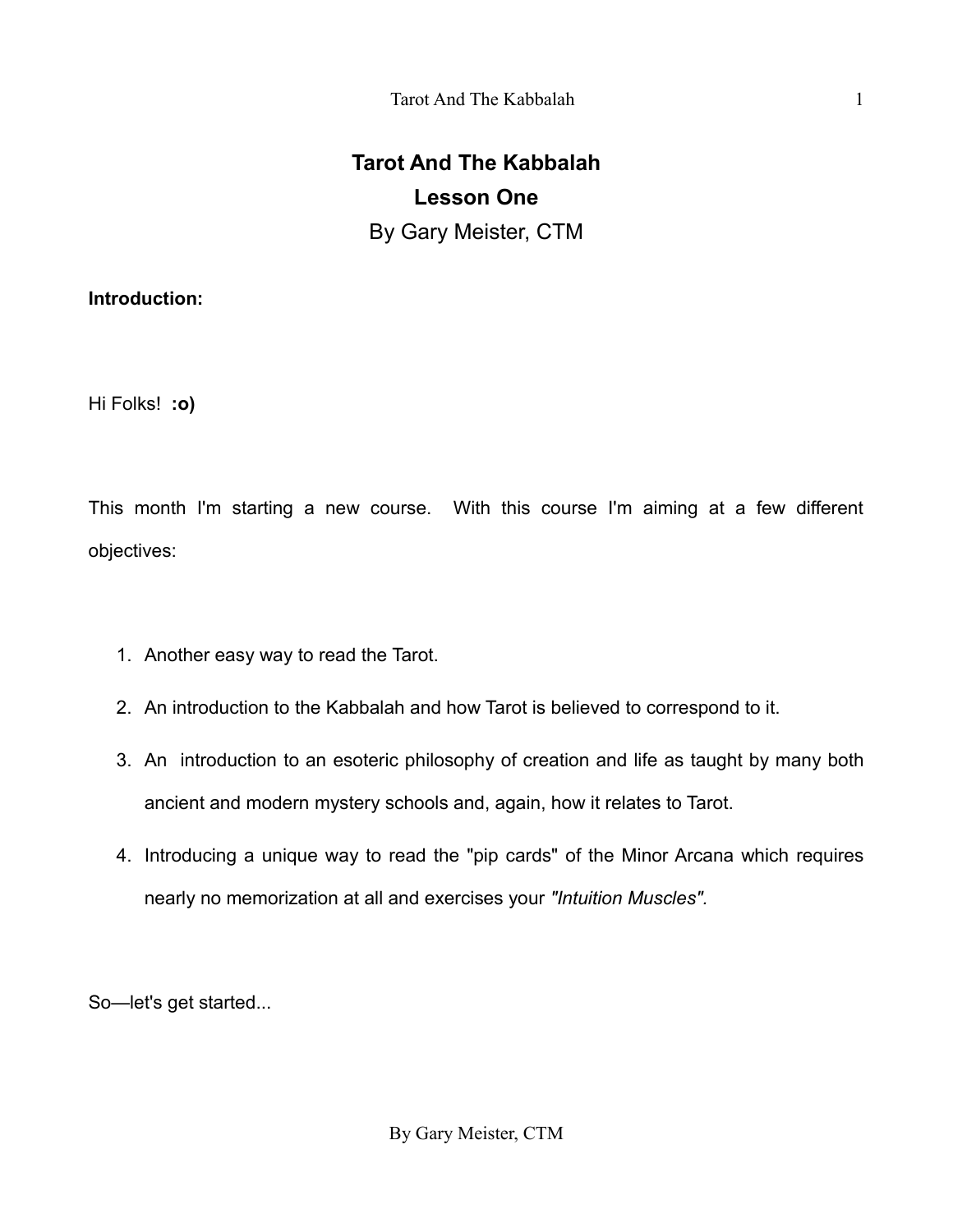#### **What is the Kabbalah?**

Kabbalah (it is also spelled correctly as Cabala, and Qabalah) is an ancient system of mystical Jewish spiritual teachings dating back, it is thought, into human prehistory. The problem in dating it is that it was taught only verbally, "from mouth to ear", from *Master* to *student*. In fact, a name for these teachings was first mentioned by an 11th century Spanish mystic, Solomon Ibn Gabriol. He used the Hebrew letters KBLH, which could be interpreted as *"The Teachings"*, or, literally, *"from mouth to ear".*

The first written text of the Kabbalah was the Sefer Yetzirah, *"The Book of Formation"*. There *is no* book entitled *Kabbalah*, as that is a descriptive word for the teachings as a whole. According to modern historians, the origin of the Sefer Yetzirah is unknown, but it is believed by many to date back as far as 100 BC to 200 AD. Later—circa fourteenth century—another standard Kabbalah text, The Zohar—*The Book of Splendor*—was introduced.

Although the Kabbalah began as Jewish or Hebrew mysticism, it has since spread out and become part of other Western mystical systems. Christian mysticism adopted The Cabala and the Western magickal tradition has its Qabalah. The teachings are primarily the same; the form is changed to fit into its vehicle. What are these teachings? Along with reading the Tarot, that's what this course is about...

By Gary Meister, CTM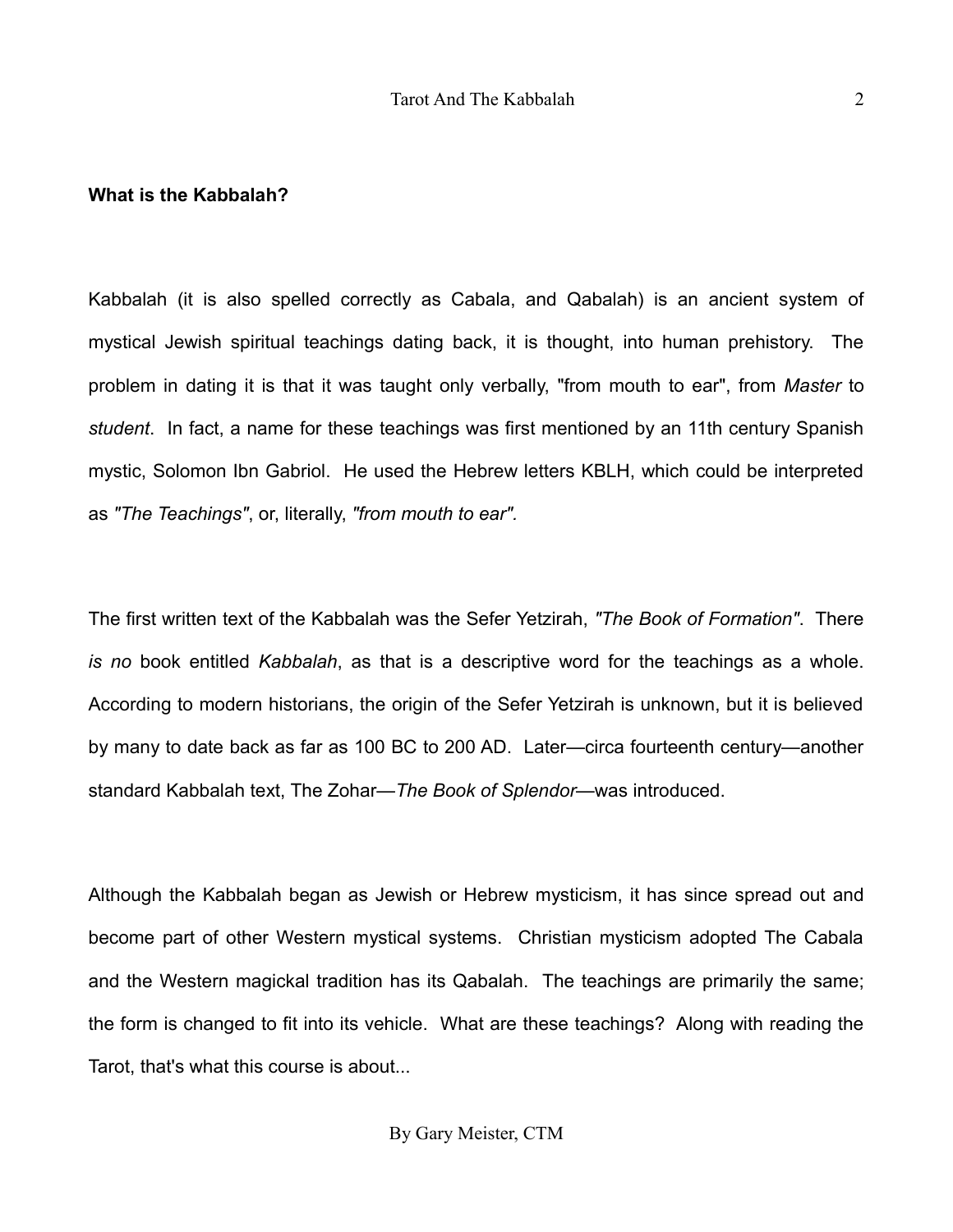### **The Tree Of Life:**

The Tree Of Life is a glyph illustrating the workings of the Kabbalah. It is not meant to be used as a literal picture of reality; simply a way to follow what is being taught. I introduced this glyph last time. Since then, I've updated it to work better with this course—a way to *follow along* with the lessons.

The Tree Of Life—and The Kabbalah—are meant to operate on many different levels, from the Creation of the Universe, to the creation of the smallest atom, to the creation of a product of ones imagination. It teaches that all creation follows the same steps from ideation to fruition. I'll be illustrating this as we go along from lesson to lesson.

### **What Tarot Deck Should I use?**

Due to the method I'll introduce for reading the *Pip Cards—*at the end of the course—I would recommend that you procure a Tarot Deck with no pictures on the *Pips*. In this method, the pictures would simply confuse the meanings. Some examples of the decks without pictures on the *Pip Cards* are: Marseilles Tarot; [Swiss 1JJ Tarot Deck; Golden Dawn Tarot Deck;](http://www.amazon.com/Swiss-1JJ-Tarot-Deck-Kaplan/dp/0913866512/ref=sr_1_2?ie=UTF8&qid=1249662054&sr=8-2) [Golden Dawn Magical Tarot; and others, some of them harder to find and more expensive](http://www.amazon.com/Swiss-1JJ-Tarot-Deck-Kaplan/dp/0913866512/ref=sr_1_2?ie=UTF8&qid=1249662054&sr=8-2) [than others.](http://www.amazon.com/Swiss-1JJ-Tarot-Deck-Kaplan/dp/0913866512/ref=sr_1_2?ie=UTF8&qid=1249662054&sr=8-2)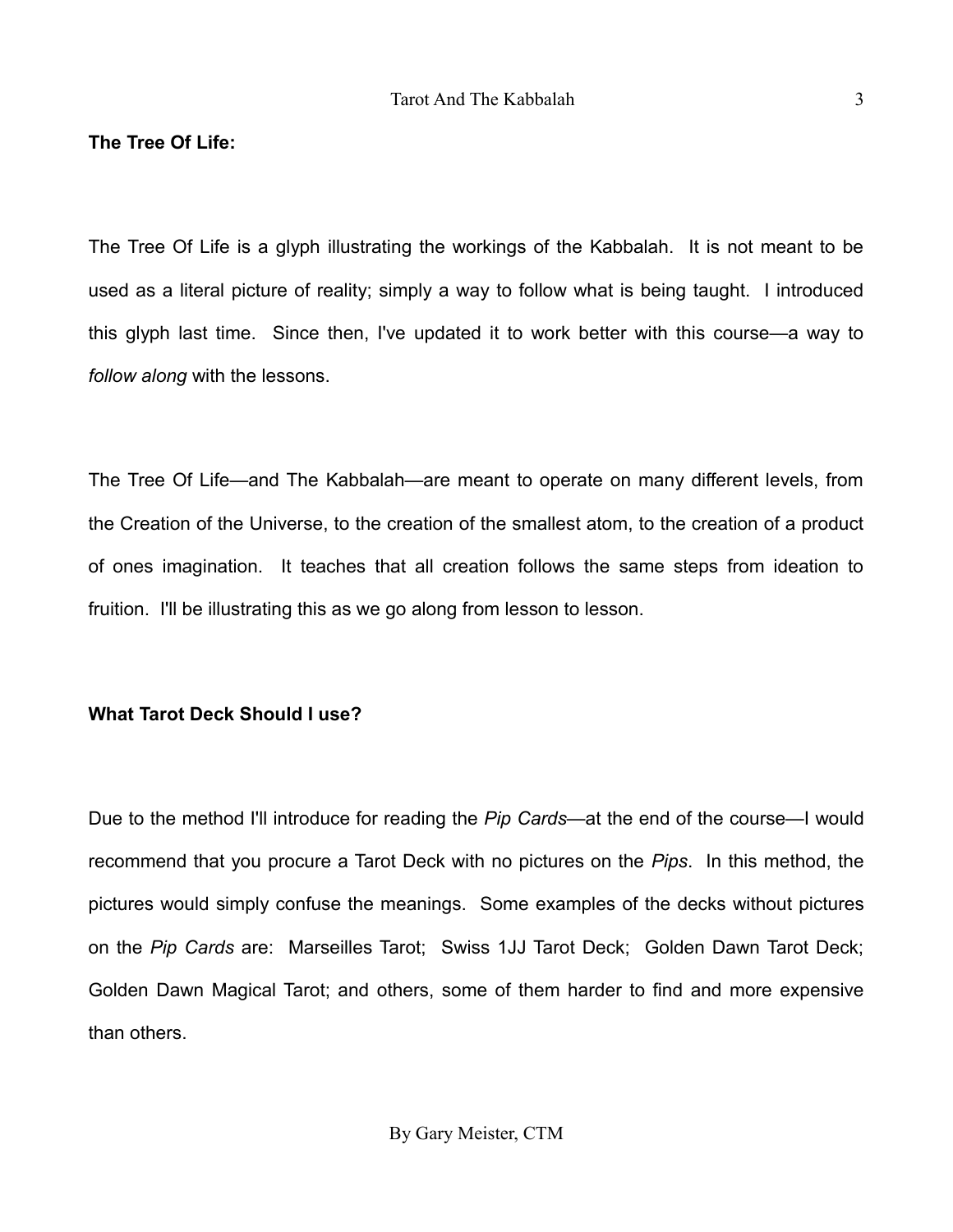#### Tarot And The Kabbalah 4

[For this course, I am using the B. O. T. A. \(Builders of the Adytum\) Tarot, and I would](http://www.amazon.com/Swiss-1JJ-Tarot-Deck-Kaplan/dp/0913866512/ref=sr_1_2?ie=UTF8&qid=1249662054&sr=8-2) [recommend this deck to you, for this course, for a few reasons:](http://www.amazon.com/Swiss-1JJ-Tarot-Deck-Kaplan/dp/0913866512/ref=sr_1_2?ie=UTF8&qid=1249662054&sr=8-2)

- [1. It can be bought over the Internet very inexpensively.](http://www.amazon.com/Swiss-1JJ-Tarot-Deck-Kaplan/dp/0913866512/ref=sr_1_2?ie=UTF8&qid=1249662054&sr=8-2)
- 2. The Major Arcana cards, for the most part, are very similar to the Rider Waite deck we used for the last course—so they'll be relatively familiar to you.
- 3. The *Pip* cards only have illustrations similar to regular playing cards, so the pictures don't get in your way in interpreting them in a reading.
- 4. Finally—these cards only come in an uncolored black and white form so you can color them yourself. This is a *great* way to become *really familiar* with your cards. The cards I'm using for the course are the cards (at least one deck) that *I* colored as *I* was learning Tarot.

The B. O. T. A. cards can be ordered from B. O. T. A. at <http://store.bota.org/tarotdecks.html> at a price of only \$8.50. For \$13.00, you can order the deck with the booklet, *Highlights of Tarot*, which gives brief esoteric meanings for the Majors and instructions for coloring the entire deck. Again—I recommend this.

## **More About Kabbalah:**

The Kabbalah can be as simple or as complicated as you want it to be. There are mystics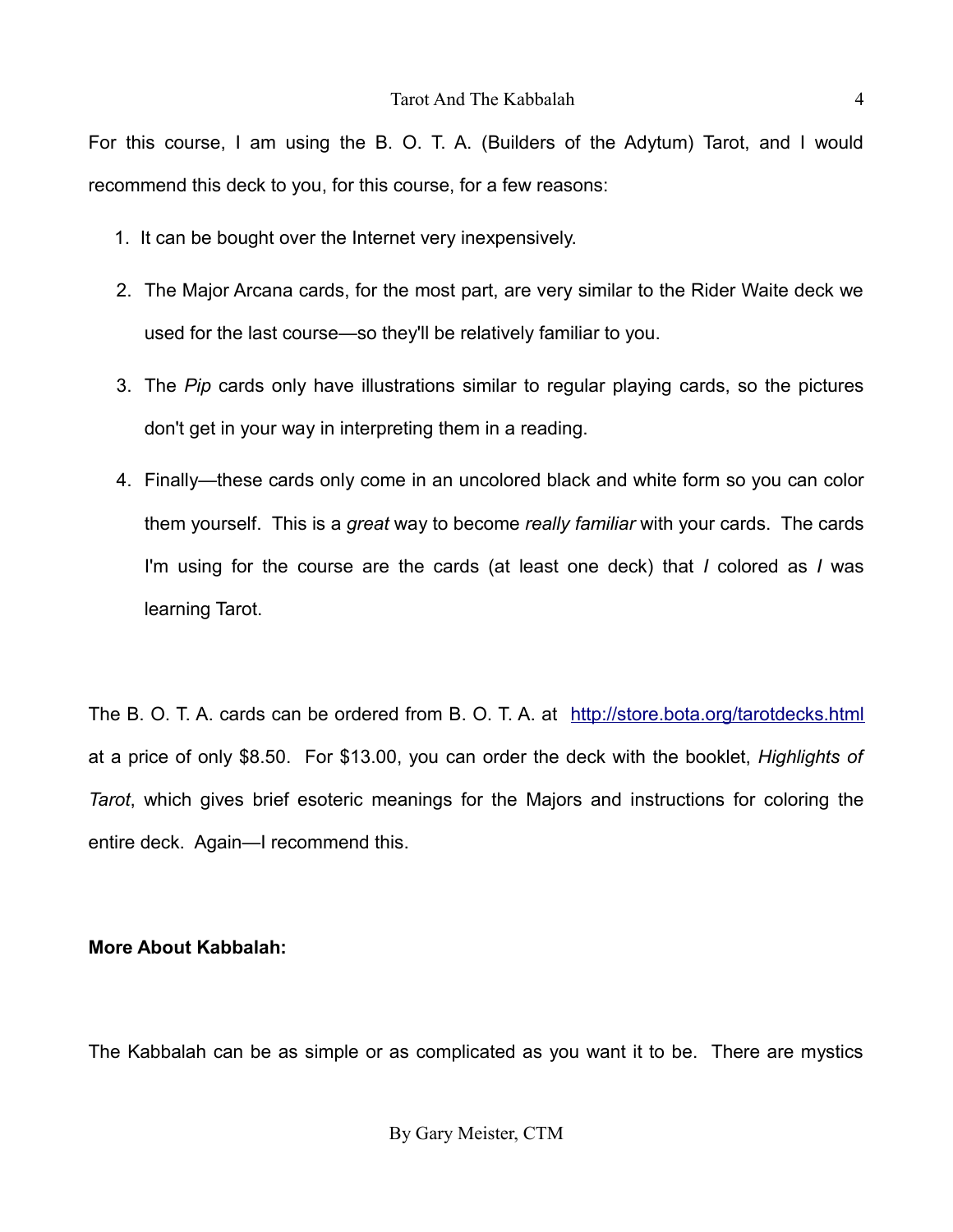who devote their entire lives to the study of The Kabbalah. Others look at it far more on the surface, as a novelty. I fall somewhere in the middle. Its lessons can be profound, to the point of making very positive changes in ones life.

In this course—an introduction—I am following the paths downward in the Pathways of Creation, from the *Crown*—Kether—signifying the Great Creator, to the *Kingdom*—Malkuth which signifies the material world. And, as I said before, any kind of creation, from atoms to universes. However, there is a whole other way to use the Tree of Life in reverse. This consists of climbing the Pathways upwards in a mystical quest to return to The One. If you've heard the term "path-working" this is what it refers to. I may touch on this at some later time —if I can find a way to relate it to Tarot. (As I wrote that, some ideas started swirling around up there. **:o)** We'll see what happens at a later time.)

Now: The paths of the Kabbalah—and the Tree of Life—I'm using here have been synthesized from many different sources,

- 1. years of reading in books whose titles I've long-since forgotten.
- 2. The Practical Kabbalah Guidebook by C. J. M. Hopking
- 3. Several books on the Golden Dawn, written variously by The Ciceros (Sandra Tabatha & Chic), Israel Regardie, Pat Zalewski, Steven Ashe, et al...
- 4. Most notably: The most exhaustive works of Dr. John Gilbert, Ph.D. of Tarot Institute, Universal Gnostic Fellowship, Gnostic News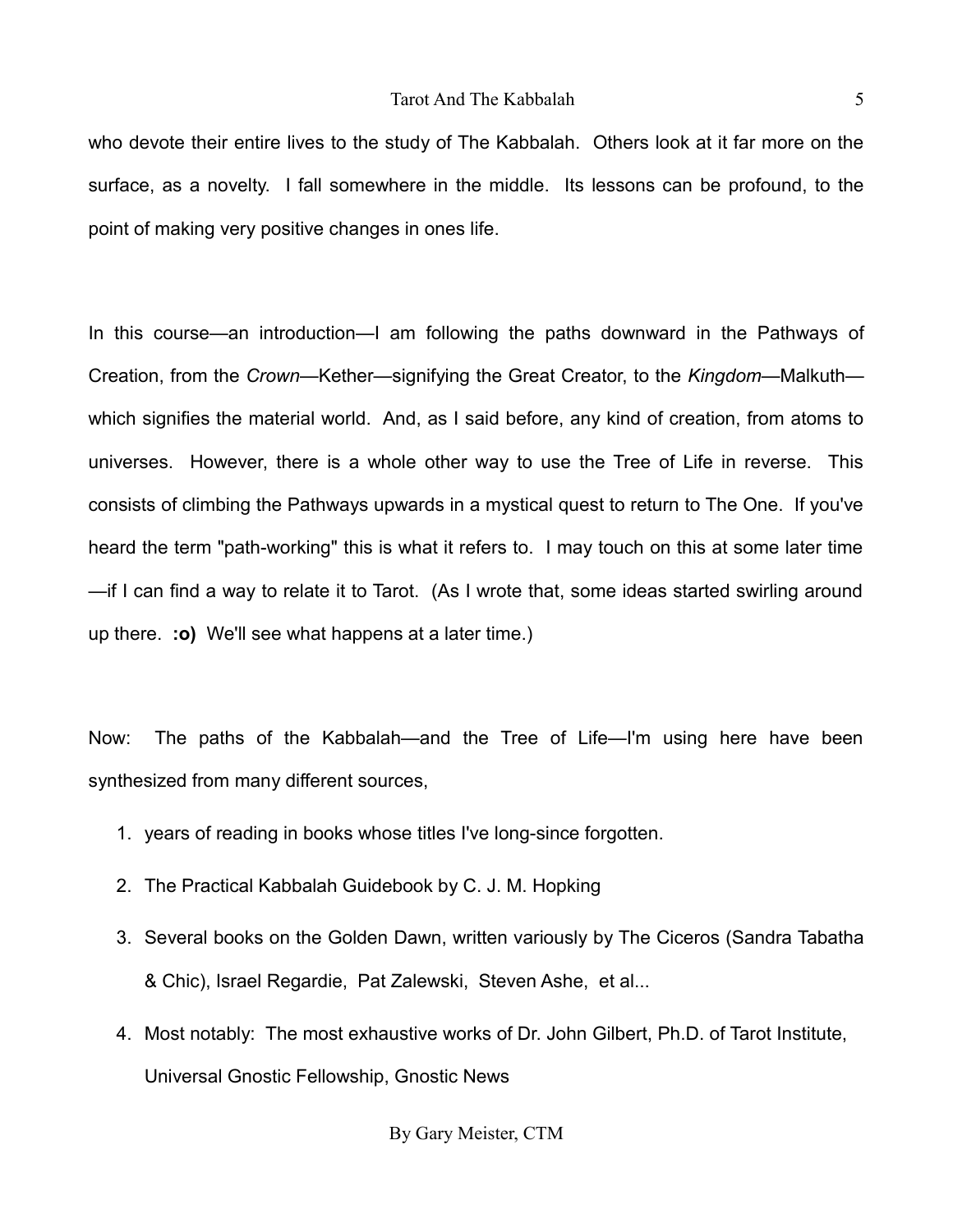[\(http://groups.yahoo.com/group/Gnostic\\_News/\)](http://groups.yahoo.com/group/Gnostic_News/), and the Universal Seminary.

So—from these many sources I have put together what I hope will be an interesting spiritual study for you—and one which can help you progress on your spiritual and Tarot pathways.

Just to give you a head start, here are the meanings I will be using for the Major Arcana in this course. As usual, you can change them as you wish. In this course, however, I would strongly suggest that you read the material thoroughly and at least choose your key word or phrase based on the material. This can give you valuable *"memory pegs"* to hang your meanings on. So—key words and phrases:

- 0. The Fool Awareness
- 1. The Magician Attention
- 2. High Priestess Remember
- 3. The Empress Imagine
- 4. The Emperor Reason
- 5. The Hierophant Intuition
- 6. The Lovers Discrimination, Choice
- 7. The Chariot Receptivity
- 8. Strength Courage
- 9. The Hermit Example